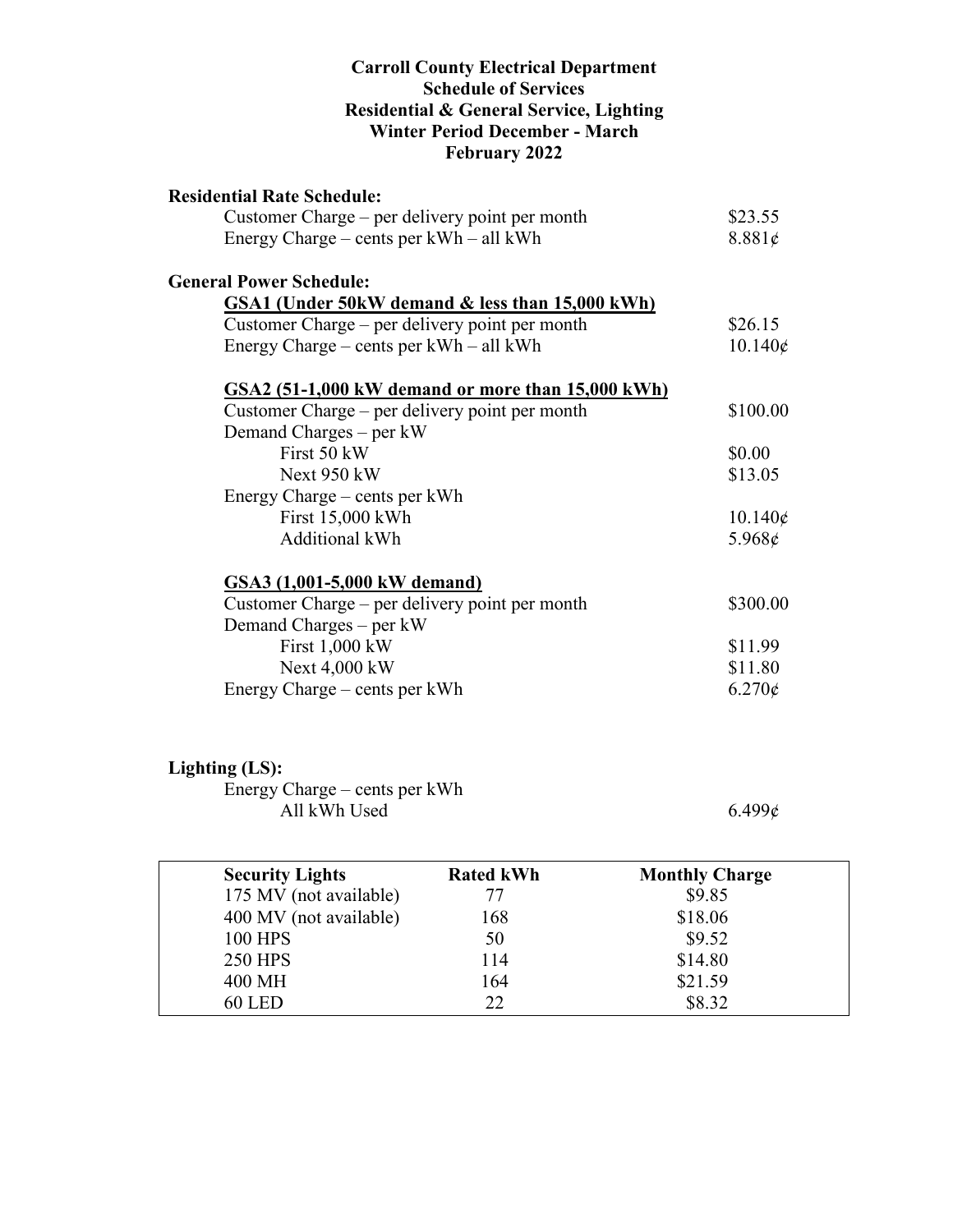#### **Carroll County Electrical Department Schedule of Services Manufacturing Service Rate Winter Period December - March February 2022**

### **General Service Time-of-Use Rates**

| <b>GSB</b> (5,001-15,000 kW demand)            |                 |
|------------------------------------------------|-----------------|
| Customer Charge – per delivery point per month | \$1,500.00      |
| Administrative Charge                          | \$350.00        |
| Demand Charges - per kW                        |                 |
| OnPeak KW                                      | \$9.90          |
| Maximum KW                                     | \$5.21          |
| <b>Excess over Contract KW</b>                 | \$9.90          |
| Energy Charge – cents per kWh                  |                 |
| OnPeak kWh                                     | $7.358\phi$     |
| OffPeak kWh - First 200 Hours                  | $6.224\epsilon$ |
| OffPeak kWh - Next 200 Hours                   | 2.544¢          |
| OffPeak kWh - Additional Hours                 | 2.203¢          |
| <b>GSC (15,001-25,000 kW demand)</b>           |                 |
| Customer Charge – per delivery point per month | \$1,500.00      |
| Administrative Charge                          | \$350.00        |
| Demand Charges – per kW                        |                 |
| OnPeak KW                                      | \$9.90          |
| Maximum KW                                     | \$4.70          |
| <b>Excess over Contract KW</b>                 | \$9.90          |
| Energy Charge – cents per kWh                  |                 |
| OnPeak kWh                                     | $7.358\epsilon$ |
| OffPeak kWh - First 200 Hours use of Demand    | $6.224\epsilon$ |
| OffPeak kWh – Next 200 Hours use of Demand     | 2.544¢          |
| OffPeak kWh – Additional Hours use of Demand   | 2.203¢          |
| <b>GSD</b> (25,001 kW demand and greater)      |                 |
| Customer Charge – per delivery point per month | \$1,500.00      |
| <b>Administrative Charge</b>                   | \$350.00        |
| Demand Charges – per kW                        |                 |
| OnPeak KW                                      | \$9.90          |
| Maximum KW                                     | \$4.59          |
| <b>Excess over Contract KW</b>                 | \$9.90          |
| Energy Charge – cents per kWh                  |                 |
| OnPeak kWh                                     | 7.358¢          |
| OffPeak kWh – First 200 Hours use of Demand    | $6.224\epsilon$ |
| OffPeak kWh - Next 200 Hours use of Demand     | $2.430\phi$     |
| OffPeak kWh – Additional Hours use of Demand   | $2.203\epsilon$ |